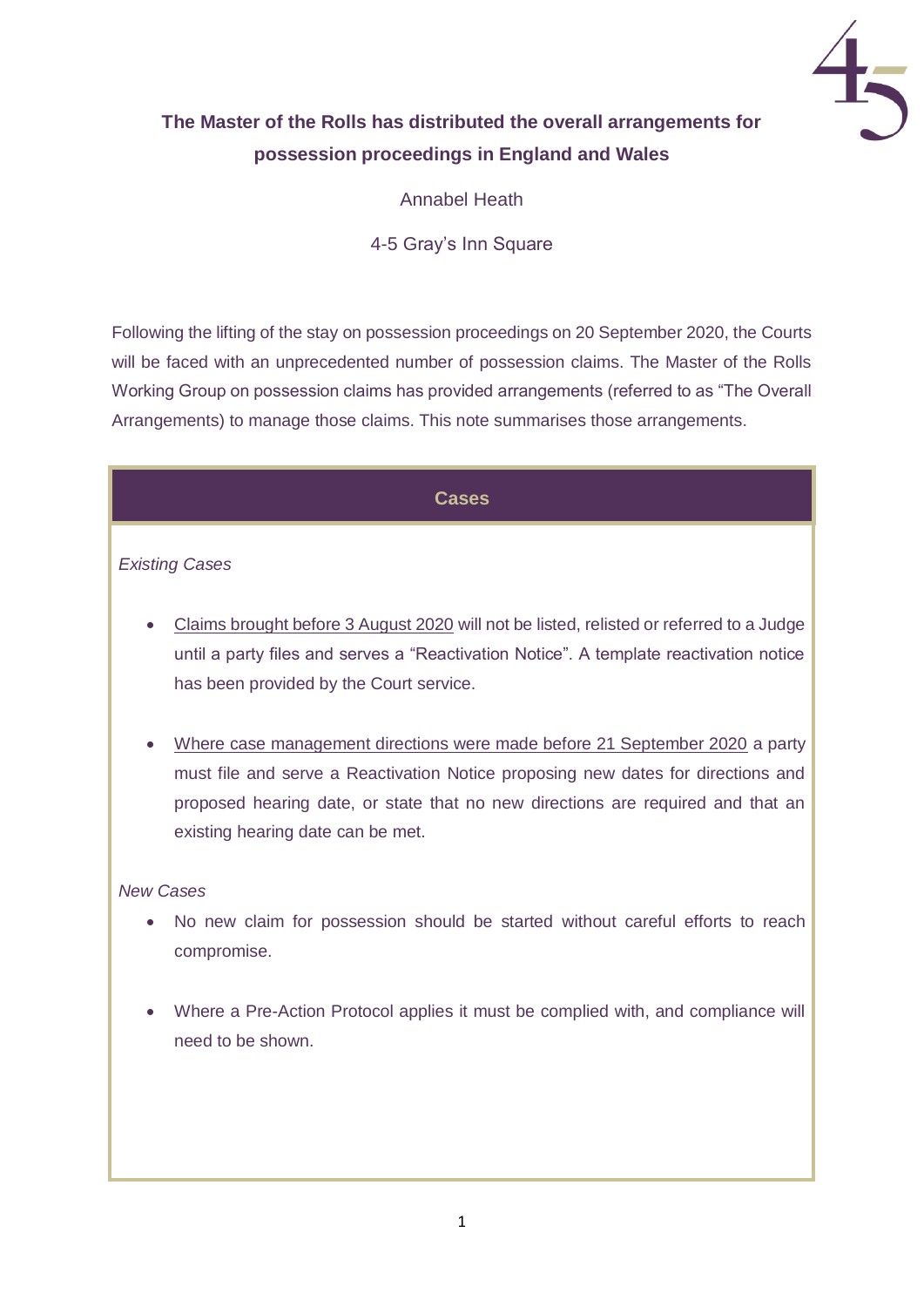

*Enhanced information* 

• The claimant is now required to set out what knowledge the claimant has as to the effect of the pandemic on the defendant and dependants including in all cases where a reactivation notice is served.

#### *Covid-19 Case Marking*

- The Court file will be marked to highlight any case that is or is claimed to be a direct consequence of Covid19 which will assist the Court with case management on request.
- This option is available to both claimants and defendants, however before a claim is case marked it will be required to provide specific information.
- If a party objects to the case marking a judge will make a determination on the papers.

# **Listing**

The Court will no longer fix a date for possession when it issues the claim form and there will no longer be block lists. Where a claim is listed or relisted in response to a Reactivation Notice at least 21 days' notice of the hearing is required. Whilst not entirely clear, however, it may be that where a case was already listed and has not been vacated, the listing may remain effective.

Both stayed and new cases will ordinarily proceed with a Review. Unless there are existing case management directions that provide otherwise, for both stayed claims and new claims the first date to be listed will the Review Date.

Following the Review Date hearing, where necessary there will be a Substantive Hearing which should be 28 days after the Review Date. The parties will be offered a physical hearing for Substantive Hearing subject to some exceptions.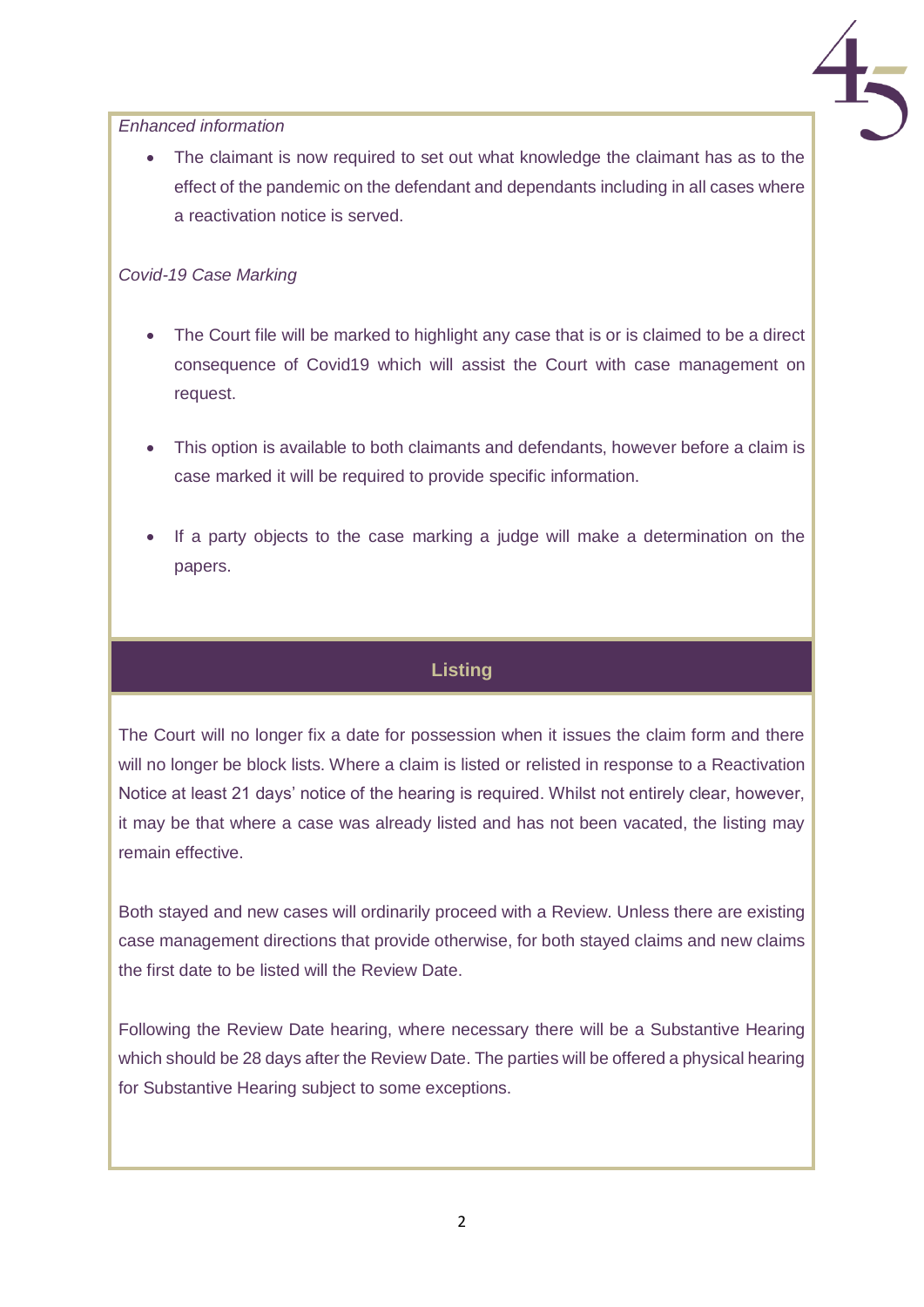

#### *Prioritisation*

Priority will be given to cases:

- a) with allegations of anti-social behaviour
- b) with extreme alleged rent arrears accrued equal to at least (i) 12 months' rent or (ii) 9 months' rent where that amounts to more than 25% of a private landlord's total annual income from any source.
- c) involving alleged squatters, illegal occupiers or persons unknown.
- d) involving an allegation of domestic violence where possession of the property is alleged to be important for particular reasons which are set out in the claim form (and with domestic violence agencies alerted).
- e) with allegations of fraud or deception.
- f) with allegations of unlawful subletting.
- g) with allegations of abandonment of the property, non-occupation or death of defendant.
- h) concerning what was allocated by an authority as 'temporary accommodation' and is specifically needed by the authority for reallocation as 'temporary accommodation'

Subject to the above, priority will be given to claims issued before the stay commenced in March 2020.

# **The process**

There is a two-stage process to obtain a possession order, first there will be a review date then a substantive hearing.

*The Review Date*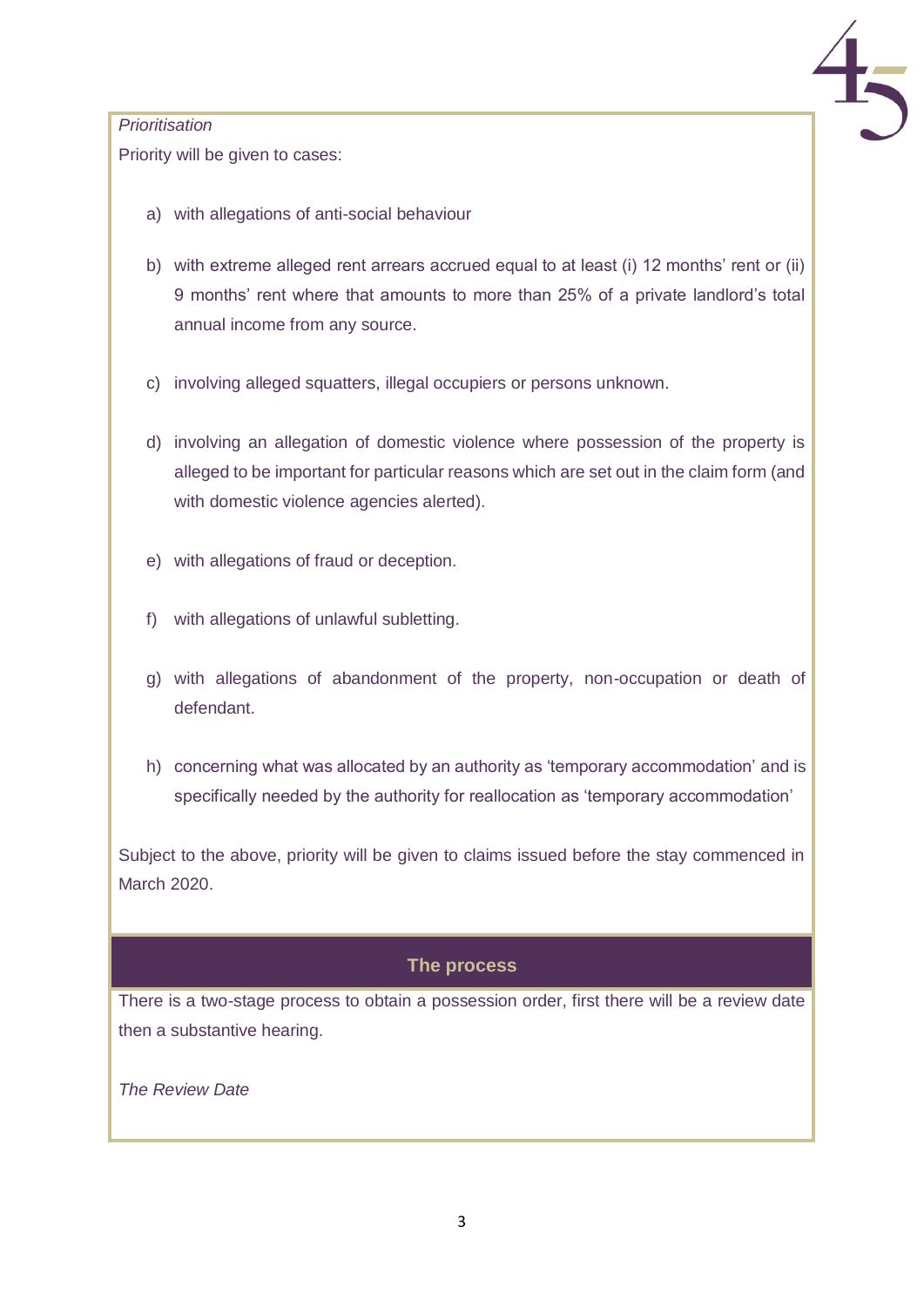The Review Date is an opportunity for the defendant to obtain free of charge duty scheme advice, and for the claimant and the defendant to reach agreement (with the assistance of the duty adviser). To facilitate this, 14 days prior to the Review Date the claimant will be required:

- (a) to provide to the Court an electronic bundle;
- (b) to confirm to the Court that a paper bundle had been provided to the defendant;
- (c) to confirm to the Court that the bundle includes all required material, specifically including enhanced information about the defendant now required;
- (d) to confirm that the claimant will be available during the Review Date to discuss the case with the defendant or a duty scheme (or other) adviser.

On the Review Date a very short Review appointment will be listed by the Court without attendance by the parties at the end of the day.

If the case is not resolved by agreement, the Judge will consider the bundle provided by the claimant and the Court file.

- If the claimant's documents are in order the case will proceed to a Substantive Hearing 28 days later.
- If the claimant's documents are not in order the Court can be expected to dismiss the claim (with liberty to apply for reconsideration at an oral hearing) or may give directions.

In addition to the Review Hearing the Court proposes to introduce a facilitated negotiation and/or mediation pilot scheme. That scheme will present a further opportunity for the parties to reach a settlement. It is anticipated the mediation will take place either on or after the Review Hearing but before the Substantive Hearing.

# *Substantive hearing*

Where a Substantive Hearing is listed, all parties must attend for a 15-minute hearing where the Court will decide the claim or give further case management directions, whichever is appropriate. Where the issues are complex or the evidence or argument requires, the directions may go towards a full substantive hearing with a time estimate and hearing.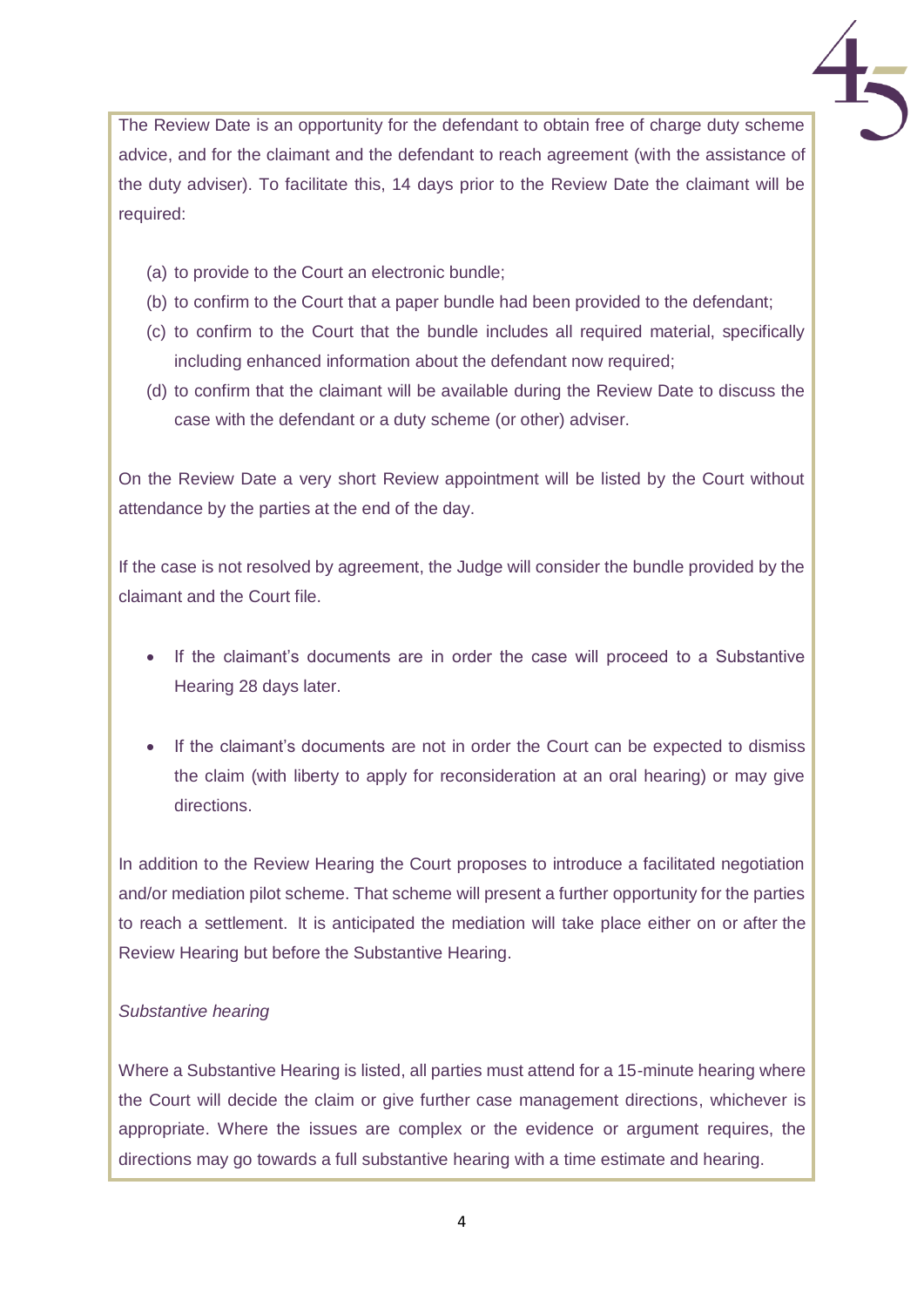

## **Accelerated Possession Claims**

An order for possession may be made without a hearing by a Judge to whom the papers have been referred.

However, where the parties agree or there is no objection, the Judge to whom an Accelerated Possession Claim has been referred for consideration may direct that a Review Date be listed.

#### **Eviction where an order for possession is made**

At least 14 days' notice of an eviction is now required.

The Ministry of Housing has announced that guidance will be issued to bailiffs to ensure that no enforcement of possession orders will proceed:

- (a) where local lockdown measures are in place to protect public health (in areas where the public health risks could be greater), and
- (b) (other than in the most serious cases), over the Christmas period.

#### **Summary of Key Milestones**

| When      | <b>What</b>                                                              |
|-----------|--------------------------------------------------------------------------|
| $14 - 18$ | Guidance published by the Ministry of Housing, the FCA, and by           |
| September | associations.                                                            |
|           |                                                                          |
|           | Overall Arrangements published in final form by the Master of the Rolls' |
|           | cross sector Working Group.                                              |
|           | Template Reactivation Notice published by the Court Service.             |
|           |                                                                          |
|           |                                                                          |